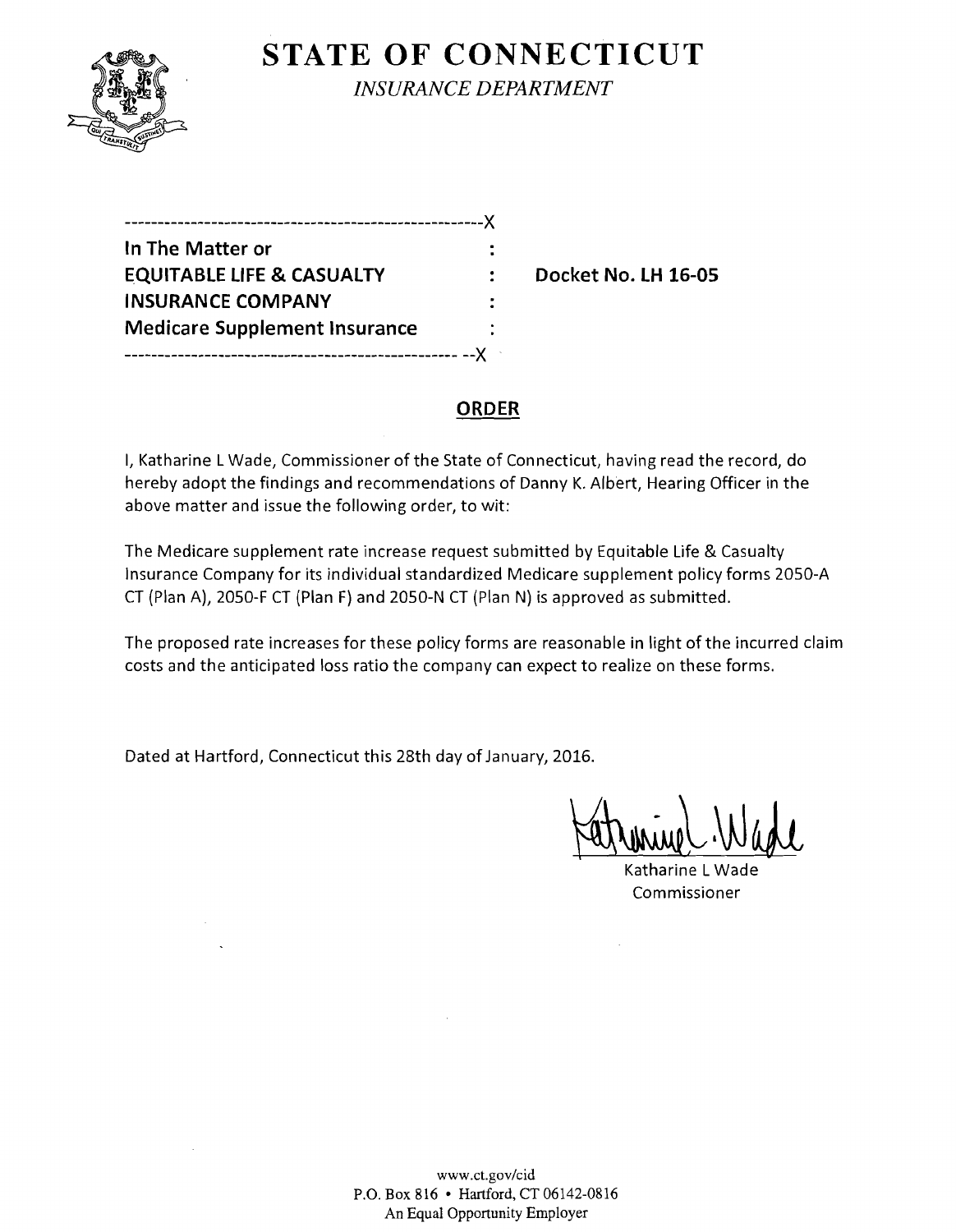# **STATE OF CONNECTICUT** *INSURANCE DEPARTMENT*

| -------------------------------X     |  |
|--------------------------------------|--|
| In The Matter or                     |  |
| <b>EQUITABLE LIFE &amp; CASUALTY</b> |  |
| <b>INSURANCE COMPANY</b>             |  |
| <b>Medicare Supplement Insurance</b> |  |
|                                      |  |

**EQUITABLE LIFE & CASUALTY Docket No. LH 16-05** 

## **PROPOSED FINAL DECISION**

## **1. INTRODUCTION**

The Insurance Commissioner of the State of Connecticut is empowered to review rates charged for individual and group Medicare supplement policies sold to any resident of this State who is eligible for Medicare. The source for this regulatory authority is contained in Chapter 700c and Section 38a-495a of the Connecticut General Statutes.

After due notice, a hearing was held at the Insurance Department in Hartford on Thursday, January 21, 2016, to consider whether or not the rate increase requested by Equitable Life & Casualty Insurance Company on its individual standardized Medicare supplement business should be approved.

No members from the general public attended the hearing.

No Company representatives from Equitable Life & Casualty Insurance Company attended the hearing.

The hearing was conducted in accordance with the requirements of Section 38a-474, Connecticut General Statutes, the Uniform Administrative Procedures Act, Chapter 54 of Section 38a-8-1 et seq. of the Regulations of Connecticut State Agencies.

A Medicare supplement (or Medigap) policy is a private health insurance policy sold on an individual or group basis, which provides benefits that are additional to the benefits provided by Medicare. For many years Medicare supplement policies have been highly regulated under both state and federal law to protect the interests of persons eligible for Medicare who depend on these policies to provide additional coverage for the costs of health care.

Effective December I, 2005, Connecticut amended its program of standardized Medicare supplement policies in accordance with Section 38a-496a of the Connecticut General Statutes,

> www.ct.gov/cid P.O. Box 816 • Hartford, CT 06142-0816 An Equal Opportunity Employer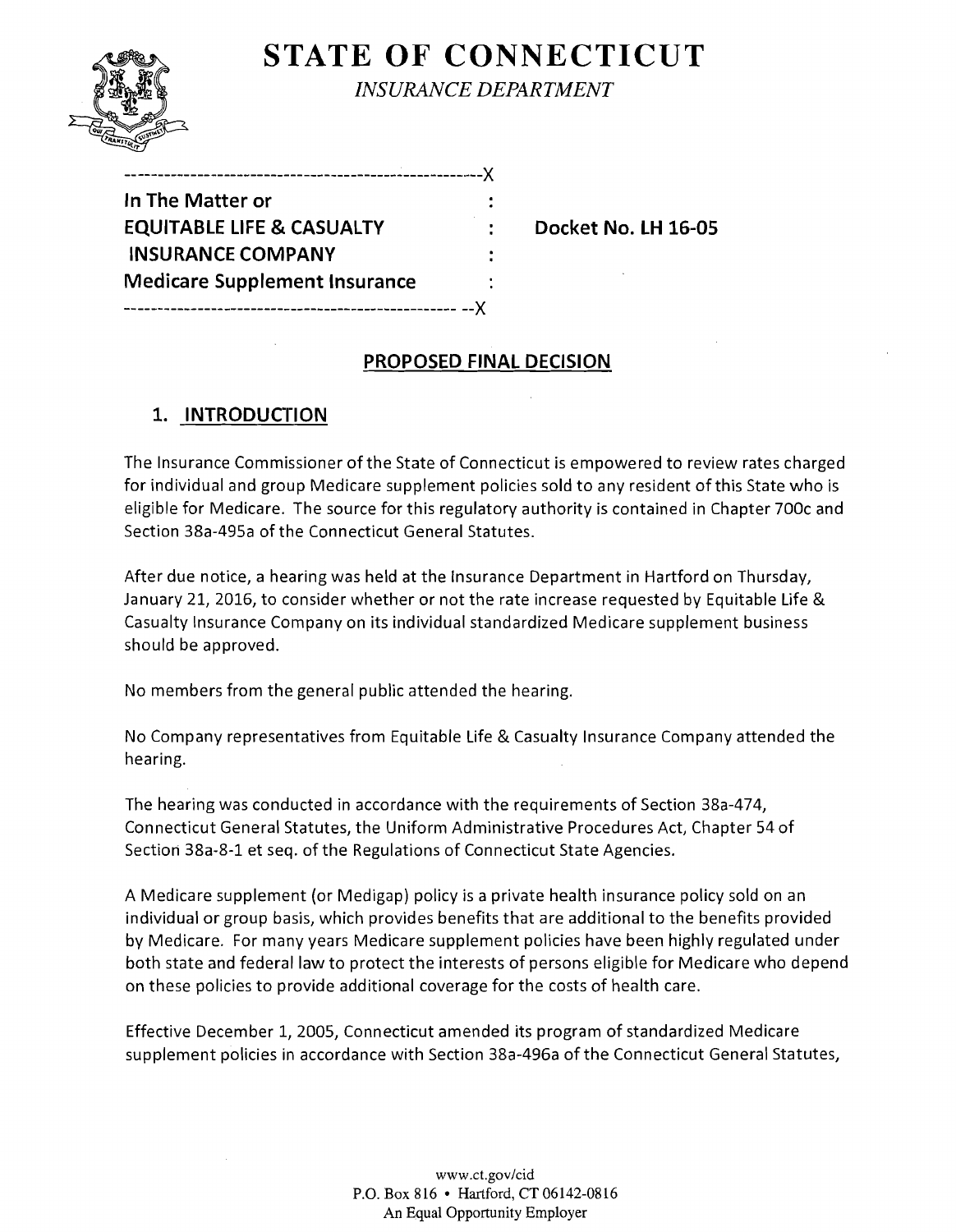and Sections 38a-495a-1 through 38a-495a-21 of the Regulations of Connecticut Agencies. This program, which conforms to federal requirements, provides that all "core" package of benefits known as Plan A. Insurers may also offer anyone or more of eleven other plans (Plans B through N).

Effective January 1, 2006, in accordance with Section 38a-495c of the Connecticut General Statutes (as amended by Public Act 05-20) premiums for all Medicare supplement policies in the state must use community rating. Rates for Plans A through N must be computed without regard to age, gender, previous claims history or the medical condition of any person covered by a Medicare supplement policy or certificate.

The statute provides that coverage under Plans A through N may not be denied on the basis of age, gender, previous claims history or the medical condition of any covered person. Insurers may exclude benefits for losses incurred within six months from the effective date of coverage based on a pre-existing condition.

Effective October 1, 1998, carriers that offer Plan B or Plan C must make these plans as well as Plan A, available to all persons eligible for Medicare by reason of disability.

Insurers must also make the necessary arrangements to receive notice of all claims paid by Medicare for their insureds so that supplement benefits can be computed and paid without requiring insureds to file claim forms for such benefits. This process of direct notice and automatic claims payment is commonly referred to as "piggybacking" or "crossover".

Sections 38a-495 and 38a-522 ofthe Connecticut General Statutes, and Section 38a-495a-10 of the Regulations of Connecticut Agencies, state that individiaul and group Medicare supplement policies must have anticipated loss ratios of 65% and 75%, respectively. Under Sections 38a-495-7 and 38a-495a-10 of the Regulations of Connecticut Agencies, filings for rate increases must demonstrate that actual and expected losses in relation to premiums meet these standards, and anticipated loss ratios for the entire future period for which the requested premiums are calculated to provide coverage must be expected to equal or exceed the appropriate loss ratio standard.

Section 38a-473 of the Connecticut General Statutes provides that no insurer may incorporate in its rates for Medicare supplement policies factors for expenses that exceed 150% of the average expense ratio for that insurer's entire written premium for all lines of health insurance for the previous calendar year.

## II. **FINDING OF FACT**

After reviewing the exhibits entered into the record of this proceeding, and utilizing the experience, technical competence and specialized knowledge of the Insurance Department, the undersigned makes the following findings of fact: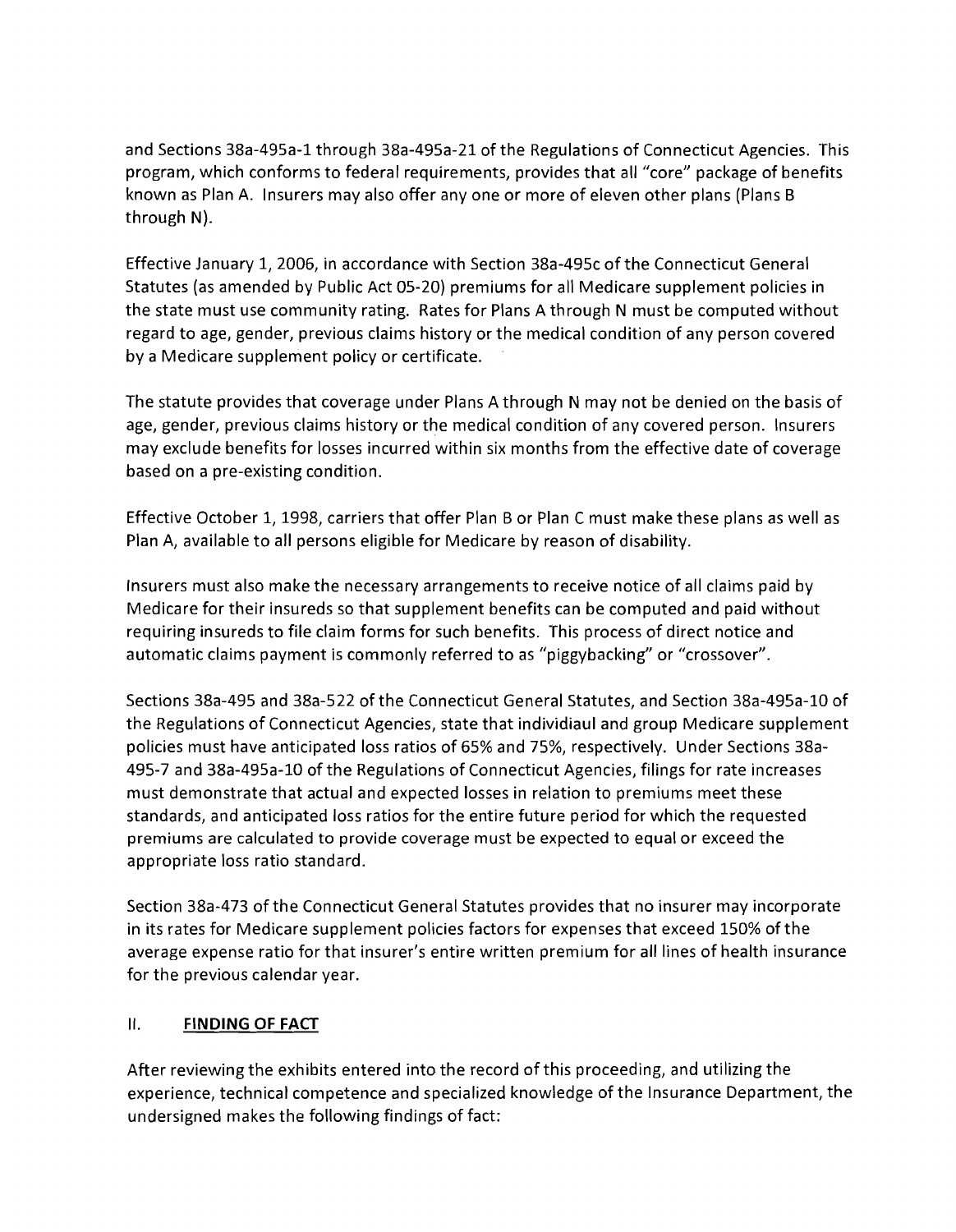- 1. Equitable Life & Casualty Insurance Company has requested a 9.0% rate increase for its individual standardized Medicare supplement policy form 2050 for Plan A, a 9.5% increase for Plan F and a 6.0% increase for Plan N.
- 2. There are three policies in-force in Connecticut and 53,405 nationwide as of 9/30/15.
- 3. The last rate increase approved, for Plan N, was 7%, in January of 2013. The last rate increase approved for Plans A and F was 5% in January of 2015.
- 4. Equitable Life certified that their expense factor is in compliance with section 38a-473,  $C.G.S.$
- 5. Equitable Life has conformed to subsection (e) of section 38a-495c, C.G.S. regarding the automatic claim processing.
- 6. According to Equitable Life the proposed rates are designed to satisfy a loss ratio of 75%.
- 7. Nationwide loss ratio experience provided for 2014, 2015 (through 9/30/15) and inception-to-date:

| Plan | 2014    | 2015    | Inception |
|------|---------|---------|-----------|
| А    | 147.64% | 147.96% | 133.49%   |
| F    | 78.82%  | 87.67%  | 80.90%    |
|      | 71.59%  | 78.50%  | 71.13%    |

8. The projected lifetime loss ratios with and without the requested rate increase, on a nationwide basis, are as follows:

| Plan         | With    | Without |
|--------------|---------|---------|
| $\mathsf{A}$ | 142.65% | 151.35% |
| F            | 85.40%  | 90.48%  |
| N            | 79.12%  | 81.95%  |

- 9. Connecticut experience is not credible.
- 10. Equitable Life's 2016 Medicare supplement rate filing is in compliance with the requirements of regulation 38a-474 as it applies to the contents of the rate submission, as well as the actuarial memorandum.